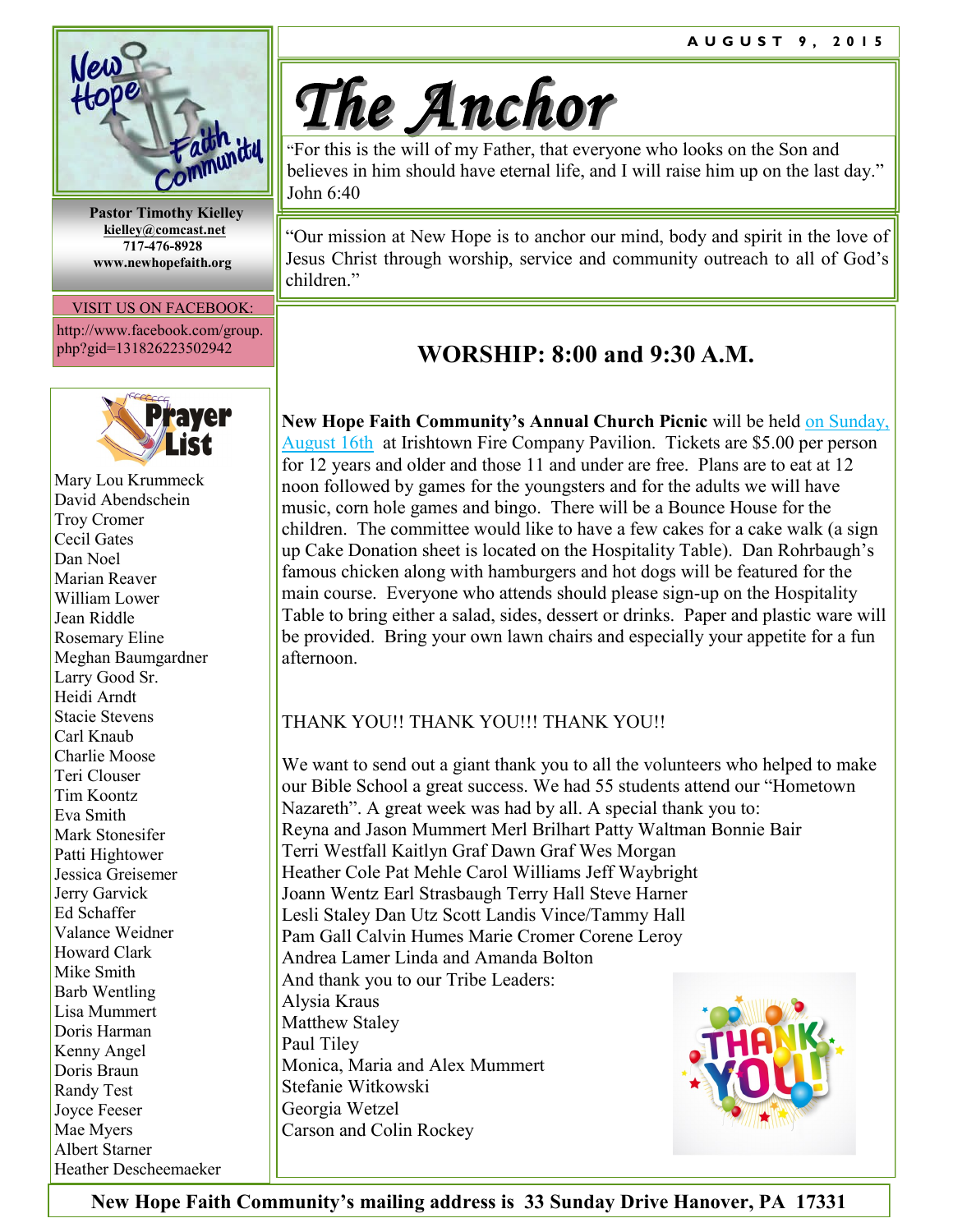Gabriel's Project in need of supplies. This ministry that serves families with small children and babies is in urgent need of supplies! They are currently helping 168 families and 4 new babies. They are in desperate need of diapers size 3, 4 and 5, baby bottles and stage 2 baby foods with current dates. (No Expired Items please) They are also in need of baby wash. Please help us gather these items and place them in the back of our worship center. If you have any questions please speak to Linda Stonesifer.



PRAYER JAR-You will notice a large jar sitting on the

hospitality table as you come to worship at New Hope. Many folks have said they don't feel comfortable speaking out loud or sharing their prayer concerns during announcement time. So now you can place your prayer concerns in our prayer jar and we will pray over the jar every Sunday. So bring your prayer concerns, or you can write them on the paper provided

**Office Hours are** Monday-Friday from 9:00-1:00 p.m. New Hope Faith Community's phone number is 717-632-4008.

Fundraising Committee is in need of ideas and volunteers. Please join us on Thursday, August 20th at 7:30 for a meeting to discuss ideas and plans for the coming year.



OUR FALL SCHEDULE will resume on Sunday September 13 with worship at 8:00 and  $10.45$  AM Sunday School for all ages will be held at 9:30 A.M.

Woman's Prayer Breakfast will be held on Saturday August 15th at 8 a.m. at Railside Restaurant. The cost of \$10.00 includes breakfast and gratuity. A sign-up sheet is located on the Hospitality Table. By signing your name you are also required to purchase a ticket (see the ticket salesperson of the day). Tickets may be purchased this morning following each worship service.

and place them in our prayer jar.

Don't forget to bring in our Aluminum Cans. There is a can located by the coat racks in the entrance area in which you can drop them off.



Each week New Hope sends out electronically our Newsletter entitled "THE ANCHOR". If you are not receiving the newsletter please forward your email to Pastor Tim or Chad McClintock. We will be happy to add you to the list. You may also get the newsletter off of our website [www.newhopefaith.org.](http://www.newhopefaith.org)

Be sure to keep us updated on any email changes. You can notify Pastor Tim at [kielley@comcast.net](mailto:kielley@comcast.net) or Chad McClintock at [ckbmcc@yahoo.com.](mailto:ckbmcc@yahoo.com)

New Hope to Broadcast Sunday Service! Our worship service is now being broadcast on WHVR 1280 AM from 7:00 to 7:30 a.m. If you would like to sponsor the broadcast in memory or honor of someone you may sign up to do so. The cost is 50 dollars. There can be more than one sponsor on a given Sunday. Your dedication will be broadcast as part of the radio program. If you have any question please see Pastor Tim.

Prayer Slips-You will notice in the chair pockets blue prayer slips. If you would like to include someone in the prayers of the community during worship this morning please place their name on the prayer slip and pass it to the center aisle. Please hand them to Pastor as he moves up the center aisle at the beginning of the worship service. PLEASE WRITE LEGIBLY!!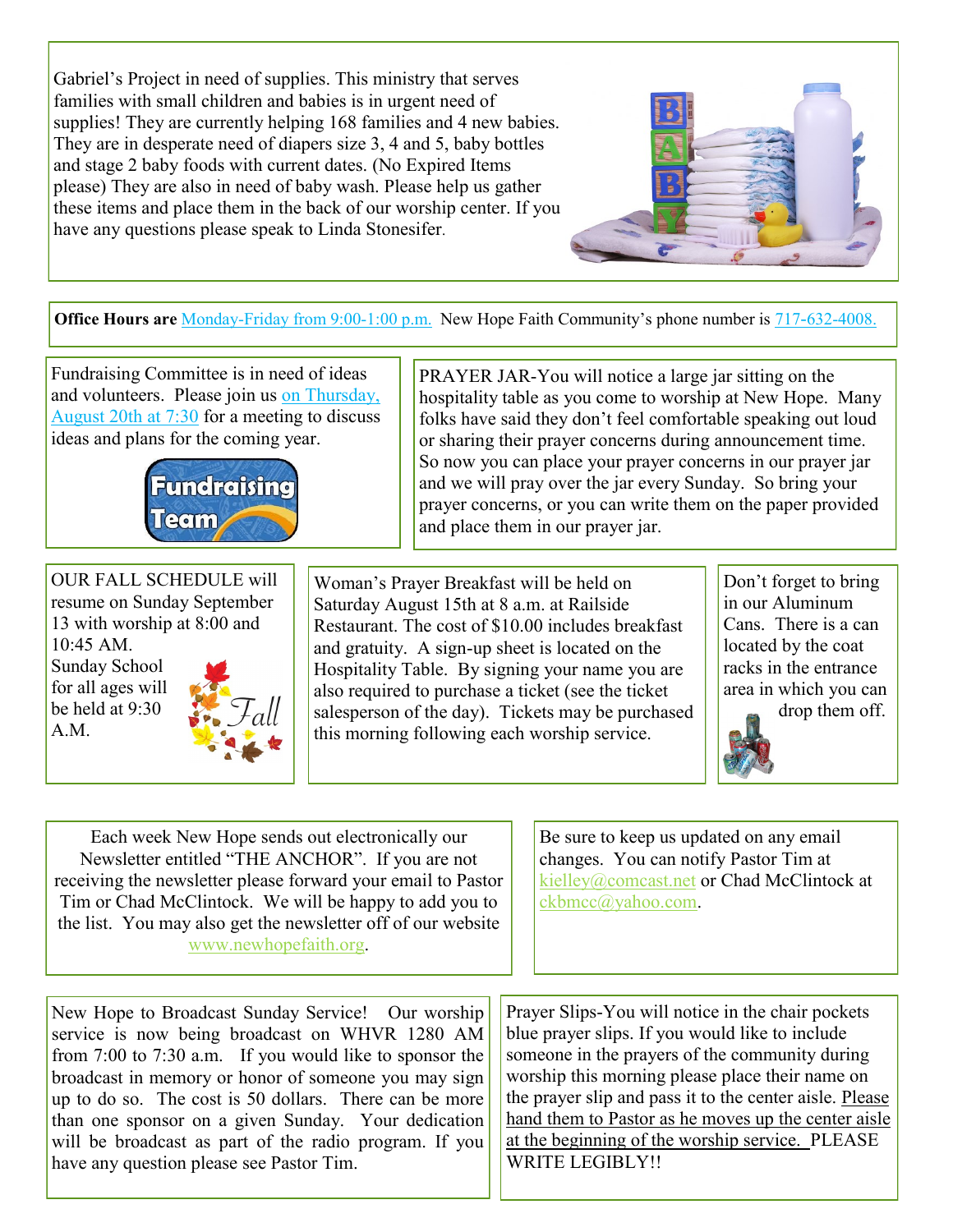| <b>Serving Our Lord This Week</b>           |                                                                          |                              |  |  |  |
|---------------------------------------------|--------------------------------------------------------------------------|------------------------------|--|--|--|
|                                             | 8:00                                                                     | 9:30                         |  |  |  |
| <b>Assisting Minister:</b> Linda Stonesifer |                                                                          | Gary Watson                  |  |  |  |
|                                             | <b>Greeters:</b> Dave/Deb Hiler                                          | <b>Brandon/Crystal Myers</b> |  |  |  |
|                                             | <b>Acolyte:</b> William Kraus                                            | Jake Hammel                  |  |  |  |
|                                             | <b>Lector:</b> Jean Bollinger<br>Dave Boring                             |                              |  |  |  |
|                                             | <b>Nursery:</b> No Nursery<br>Abby Dietz and Angie Landis                |                              |  |  |  |
|                                             | Ushers 8:00 AM: Randy/Martha Test, Dolores Snyder,                       | Jason/Reyna Mummert          |  |  |  |
|                                             | <b>Ushers 9:30 AM:</b> Bill/Deb Black, Merl/Evonne Brilhart, Faye Signor |                              |  |  |  |

Special Offering for the Month of August is Ruth's Harvest. This ministry provides a backpack of food to needy children which goes home with them on Friday so that they can eat over the weekend. The children bring the backpack home and return it to school on Monday where it will be refilled for the following weekend. Your gifts will help provide these important meals.

BOX OF HOPE ITEM FOR THE MONTH OF AUGUST is Cake Mixes. (All flavors gratefully accepted). Please place your donations in the blue tub labeled Box of Hope. Thank you for your generosity.

Please also remember that we have a continuing need for BREAD! You may bring your bread and place it on the table across from the hospitality table.

| THIS WEEK AT NEW HOPE |      |              |                           |  |
|-----------------------|------|--------------|---------------------------|--|
| Tuesday, August       | - 11 | $6:30$ p.m.  | Food Pantry               |  |
| Wednesday, August     | -12  | $10:00$ a.m. | <b>Bible Study</b>        |  |
|                       |      | $7:00$ p.m.  | Wednesday Evening Worship |  |
| Saturday, August      | -15  | $8:00$ a.m.  | Women's Breakfast         |  |
|                       |      |              | NO FOOD PANTRY TODAY!!!!  |  |

#### **THIS WEEK AT NEW HOPE**



j

**We welcome into our family of faith** Ryder Conner Matthew Landis as he is splashed in the waters of God's grace and love, Ryder is the son of Scott and Angela (Light) Landis and little brother to Achilles and Kalib. He is also godson to Eric and Ashley Light and Sherry and Troy Bolin. Please join us as we welcome our new brother into our New Hope Family.

| <b>Online Giving:</b>                       | \$290.00                                                        |  |
|---------------------------------------------|-----------------------------------------------------------------|--|
| <b>Current Expenses:</b>                    | \$3,682.51                                                      |  |
| <b>Building Fund:</b>                       | \$690.00                                                        |  |
| <b>Pastor Paul Oman:</b>                    | \$100.00                                                        |  |
| <b>Pastor's Discretionary Fund: \$50.00</b> |                                                                 |  |
|                                             |                                                                 |  |
|                                             |                                                                 |  |
|                                             | <b>Monthly Special:</b> \$321.00<br>Total Offerings: \$4,843.51 |  |

## **Your 2015Council Members are:**

Merl Brilhart, Lauren Brown, Brett Graf, Steve Harner, Bob Horan Vince Hall , Reynalda Mummert, Lynne Morrison, and Debbie Prior.